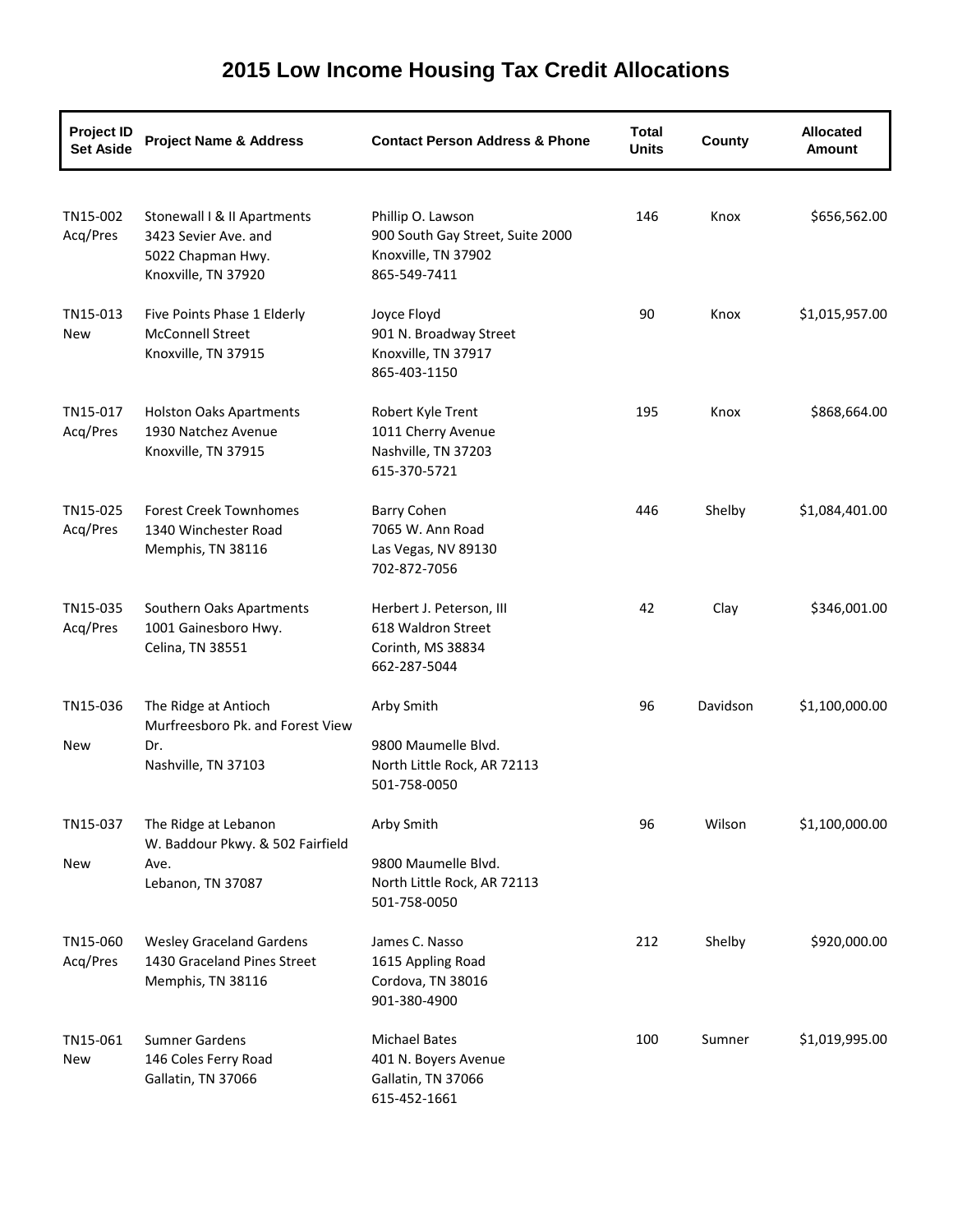| <b>Project ID</b><br><b>Set Aside</b> | <b>Project Name &amp; Address</b>                                                           | <b>Contact Person Address &amp; Phone</b>                                                     | <b>Total</b><br><b>Units</b> | County     | <b>Allocated</b><br><b>Amount</b> |
|---------------------------------------|---------------------------------------------------------------------------------------------|-----------------------------------------------------------------------------------------------|------------------------------|------------|-----------------------------------|
| TN15-067<br>New                       | Turnrow<br>Jernigan Drive near Hwy. 64<br>Somerville, TN 38068                              | <b>Britton Jones</b><br>1739 University Avenue, Suite 292<br>Oxford, MS 38655<br>662-816-2853 | 56                           | Fayette    | \$779,900.00                      |
| TN15-082<br>New<br><b>NP</b>          | Chaney Way Apartments<br>Joe B. Jackson Pkwy. And Rudder<br>Blvd.<br>Murfreesboro, TN 37127 | Campbell Brown<br>4219 Hillsboro Road<br>Nashville, TN 37215<br>615-269-6742                  | 114                          | Rutherford | \$1,069,042.00                    |
| TN15-084<br>New                       | <b>Cason Ridge Apartments</b><br>1745 Cason Lane<br>Murfreesboro, TN 37128                  | John Huff<br>6060 Lee Road 54<br>Opelika, AL 36803<br>334-749-0885                            | 112                          | Rutherford | \$1,050,340.00                    |
| TN15-089<br>New                       | <b>West Way Apartments</b><br>7207 Peek Court<br>Fairview, TN 37062                         | Campbell Brown<br>4219 Hillsboro Rd.<br>Nashville, TN 37215<br>615-269-6742                   | 112                          | Williamson | \$1,053,227.00                    |
| TN15-094<br>New                       | Sterchi Ridge<br>Haynes Sterchi Road<br>Knoxville, TN 37912                                 | John Huff<br>6060 Lee Road 54<br>Opelika, AL 36803<br>334-749-0885                            | 58                           | Knox       | \$598,242.00                      |
| TN15-095<br>Acq/Pres                  | Levy Place<br>303 Foster Street<br>Nashville, TN 37207                                      | Jim Thiltgen<br>701 South 6th Street<br>Nashville, TN 37206<br>615-252-8400                   | 226                          | Davidson   | \$1,001,095.00                    |
| TN15-101<br>Acq/Pres                  | Greentree Pointe<br>1640 W. Main Street<br>Lebanon, TN 37087                                | Kent A. Burns<br>3810 Bedford Avenue, Suite 300<br>Nashville, TN 37215<br>615-271-2700        | 130                          | Wilson     | \$558,201.00                      |
| TN15-105<br>Acq/Pres<br>NP            | Old Hickory Towers<br>930 Industrial Drive<br>Nashville, TN 37138                           | <b>Terry Hunter</b><br>411 Woodmont Hall Place<br>Nashville, TN 37205<br>615-708-6538         | 217                          | Davidson   | \$907,417.00                      |
| TN15-200<br>Acq/Pres                  | <b>Cedar Pointe Apartments</b><br>100 Timber Trail<br>Columbia, TN 38401                    | Kent A. Burns<br>3810 Bedford Avenue, Suite 300<br>Nashville, TN 37215<br>615-271-2700        | 112                          | Maury      | \$183,975.00                      |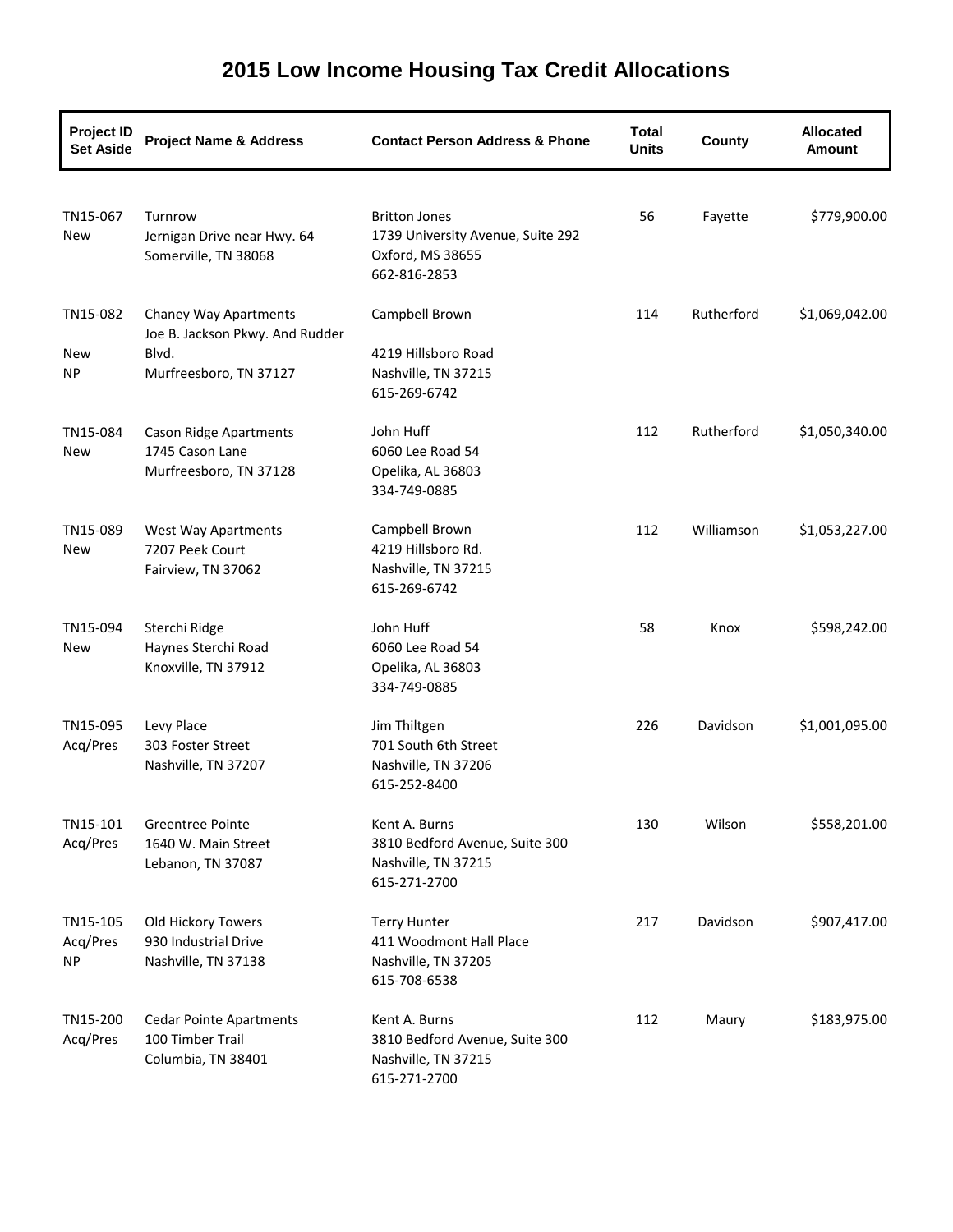| <b>Project ID</b><br><b>Set Aside</b> | <b>Project Name &amp; Address</b>                                                  | <b>Contact Person Address &amp; Phone</b>                                                      | <b>Total</b><br><b>Units</b> | County     | <b>Allocated</b><br><b>Amount</b> |
|---------------------------------------|------------------------------------------------------------------------------------|------------------------------------------------------------------------------------------------|------------------------------|------------|-----------------------------------|
| TN15-201<br>Acq/Pres                  | <b>Green Meadow Apartments</b><br>425 Warrior Drive<br>Murfreesboro, TN 37128      | Kent A. Burns<br>3810 Bedford Avenue, Suite 300<br>Nashville, TN 37215<br>615-271-2700         | 112                          | Rutherford | \$258,201.00                      |
| TN15-202<br>Acq/Pres                  | Rutherford Woodlands Apts.<br>1310 N. Rutherford Blvd.<br>Murfreesboro, TN 37130   | Kent A. Burns<br>3810 Bedford Avenue, Suite 300<br>Nashville, TN 37215<br>615-271-2700         | 96                           | Rutherford | \$238,330.00                      |
| TN15-203<br>New                       | <b>Forest Bend Townhomes</b><br>501 Forest Park Drive<br>Nashville, TN 37115       | Dale Lancaster<br>1030 Northpark Drive<br>Ridgeland, MS 39157<br>601-707-8715                  | 47                           | Davidson   | \$354,285.00                      |
| TN15-204<br>Acq/Pres                  | <b>Shamrock Apartments</b><br>11 Shamrock Drive<br>Erin, TN 37061                  | Martin H. Peterson<br>3111 Paces Mill Rd. SE, Suite A-250<br>Atlanta, GA 30339<br>770-984-2100 | 43                           | Houston    | \$81,781.00                       |
| TN15-205<br>Acq/Pres                  | The Villas Apartments<br>4040 Reasons Blvd.<br>Milan, TN 38358                     | Martin H. Peterson<br>3111 Paces Mill Rd. SE, Suite A-250<br>Atlanta, GA 30339<br>770-984-2100 | 49                           | Gibson     | \$108,835.00                      |
| TN15-206<br>Acq/Pres                  | <b>Forest Oaks Apartments</b><br>2150 Bell Street<br>Ashland City, TN 37015        | Martin H. Peterson<br>3111 Paces Mill Rd. SE, Suite A-250<br>Atlanta, GA 30339<br>770-984-2100 | 41                           | Cheatham   | \$105,994.00                      |
| TN15-207<br>Acq/Pres                  | Partridge Meadows Apartments<br>460 Oriole Drive<br>McMinnville, TN 37110          | Martin H. Peterson<br>3111 Paces Mill Rd. SE, Suite A-250<br>Atlanta, GA 30339<br>770-984-2100 | 48                           | Warren     | \$106,262.00                      |
| TN15-208<br>Acq/Pres                  | <b>Stone Gate Apartments</b><br>126 Prospect Road<br>Maynardville, TN 37807        | Martin H. Peterson<br>3111 Paces Mill Rd. SE, Suite A-250<br>Atlanta, GA 30339<br>770-984-2100 | 32                           | Union      | \$88,036.00                       |
| TN15-209<br>Acq/Pres                  | <b>Sycamore Trace Apartments</b><br>126 North Shepard Drive<br>Bulls Gap, TN 37711 | Martin H. Peterson<br>3111 Paces Mill Rd. SE, Suite A-250<br>Atlanta, GA 30339<br>770-984-2100 | 32                           | Hawkins    | \$70,230.00                       |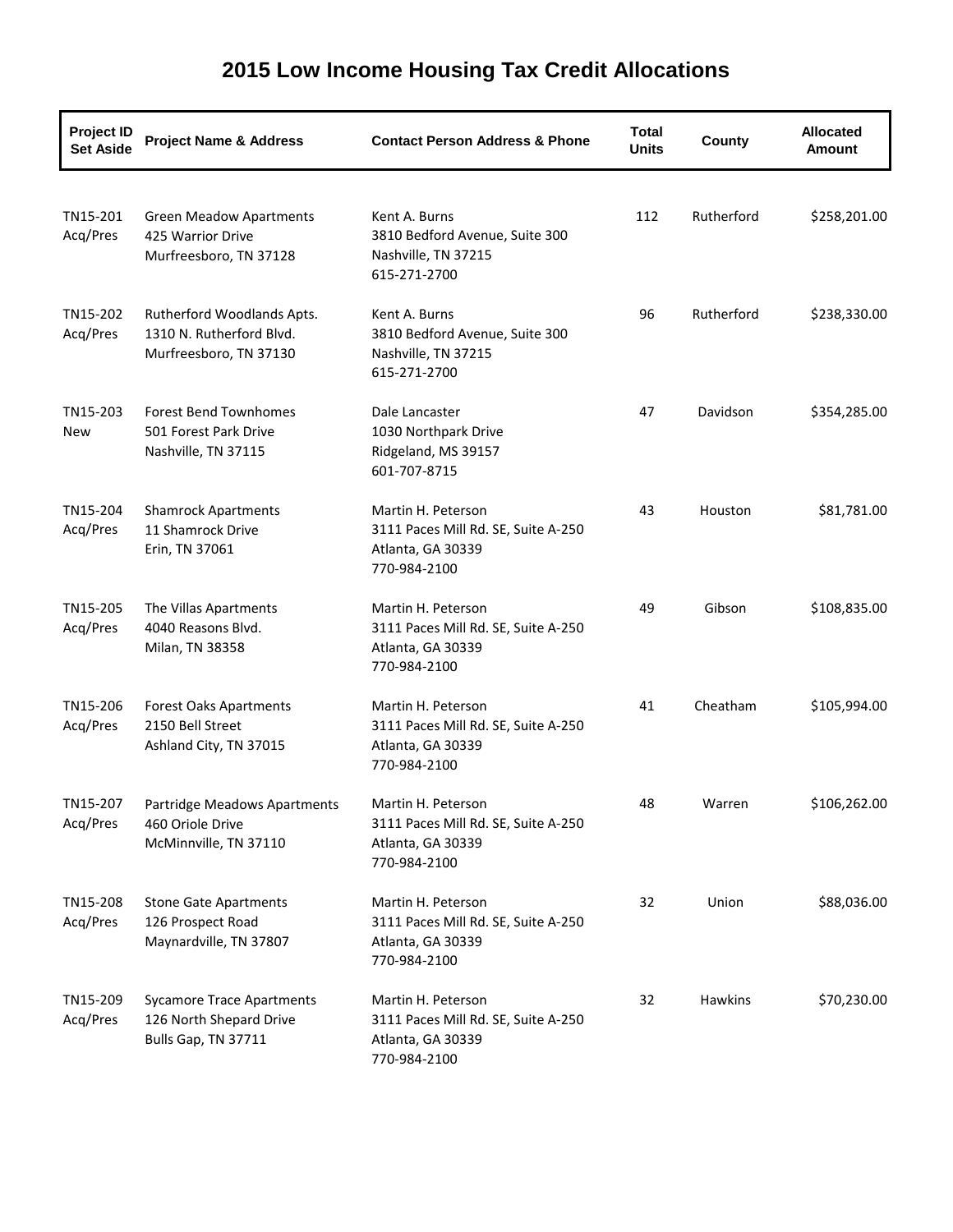| Project ID<br><b>Set Aside</b> | <b>Project Name &amp; Address</b>                                                  | <b>Contact Person Address &amp; Phone</b>                                                      | <b>Total</b><br><b>Units</b> | County     | <b>Allocated</b><br><b>Amount</b> |
|--------------------------------|------------------------------------------------------------------------------------|------------------------------------------------------------------------------------------------|------------------------------|------------|-----------------------------------|
| TN15-210<br>Acq/Pres           | <b>Suncrest Apartments</b><br>261 Suncrest Way<br>Newport, TN 37821                | Martin H. Peterson<br>3111 Paces Mill Rd. SE, Suite A-250<br>Atlanta, GA 30339<br>770-984-2100 | 32                           | Cocke      | \$81,727.00                       |
| TN15-211<br>Acq/Pres           | Southwood Apartments<br>150 Austin Street<br>Savannah, TN 38372                    | Martin H. Peterson<br>3111 Paces Mill Rd. SE, Suite A-250<br>Atlanta, GA 30339<br>770-984-2100 | 44                           | Hardin     | \$110,975.00                      |
| TN15-212<br>Acq/Pres           | <b>Red Oak Apartments</b><br>100 Schools Drive<br>Camden, TN 38320                 | Martin H. Peterson<br>3111 Paces Mill Rd. SE, Suite A-250<br>Atlanta, GA 30339<br>770-984-2100 | 39                           | Benton     | \$100,376.00                      |
| TN15-213<br>Acq/Pres           | Mountain Village Apartments<br>30 Mountain Village Lane<br>Crossville, TN 38555    | Martin H. Peterson<br>3111 Paces Mill Rd. SE, Suite A-250<br>Atlanta, GA 30339<br>770-984-2100 | 48                           | Cumberland | \$117,487.00                      |
| TN15-214<br>Acq/Pres           | Oakwood Village Apartments<br>2021 Oakwood Drive<br>Westmoreland, TN 37186         | Martin H. Peterson<br>3111 Paces Mill Rd. SE, Suite A-250<br>Atlanta, GA 30339<br>770-984-2100 | 25                           | Sumner     | \$32,604.00                       |
| TN15-215<br>Acq/Pres           | <b>Beverly Hills Apartments</b><br>50 Beverly Hills Circle<br>Crossville, TN 38555 | Martin H. Peterson<br>3111 Paces Mill Rd. SE, Suite A-250<br>Atlanta, GA 30339<br>770-984-2100 | 43                           | Cumberland | \$99,497.00                       |
| TN15-216<br>Acq/Pres           | <b>Bluegrass Village Apartments</b><br>430 Jernigan Drive<br>Somerville, TN 38068  | Martin H. Peterson<br>3111 Paces Mill Rd. SE, Suite A-250<br>Atlanta, GA 30339<br>770-984-2100 | 40                           | Fayette    | \$93,974.00                       |
| TN15-217<br>Acq/Pres           | <b>Brookwood Apartments</b><br>128 Brookwood Lane<br>Gainesboro, TN 38562          | Martin H. Peterson<br>3111 Paces Mill Rd. SE, Suite A-250<br>Atlanta, GA 30339<br>770-984-2100 | 44                           | Jackson    | \$90,695.00                       |
| TN15-218<br>Acq/Pres           | <b>Cambridge Apartments</b><br>118 Cambridge Court<br>Dover, TN 37058              | Martin H. Peterson<br>3111 Paces Mill Rd. SE, Suite A-250<br>Atlanta, GA 30339<br>770-984-2100 | 49                           | Stewart    | \$90,948.00                       |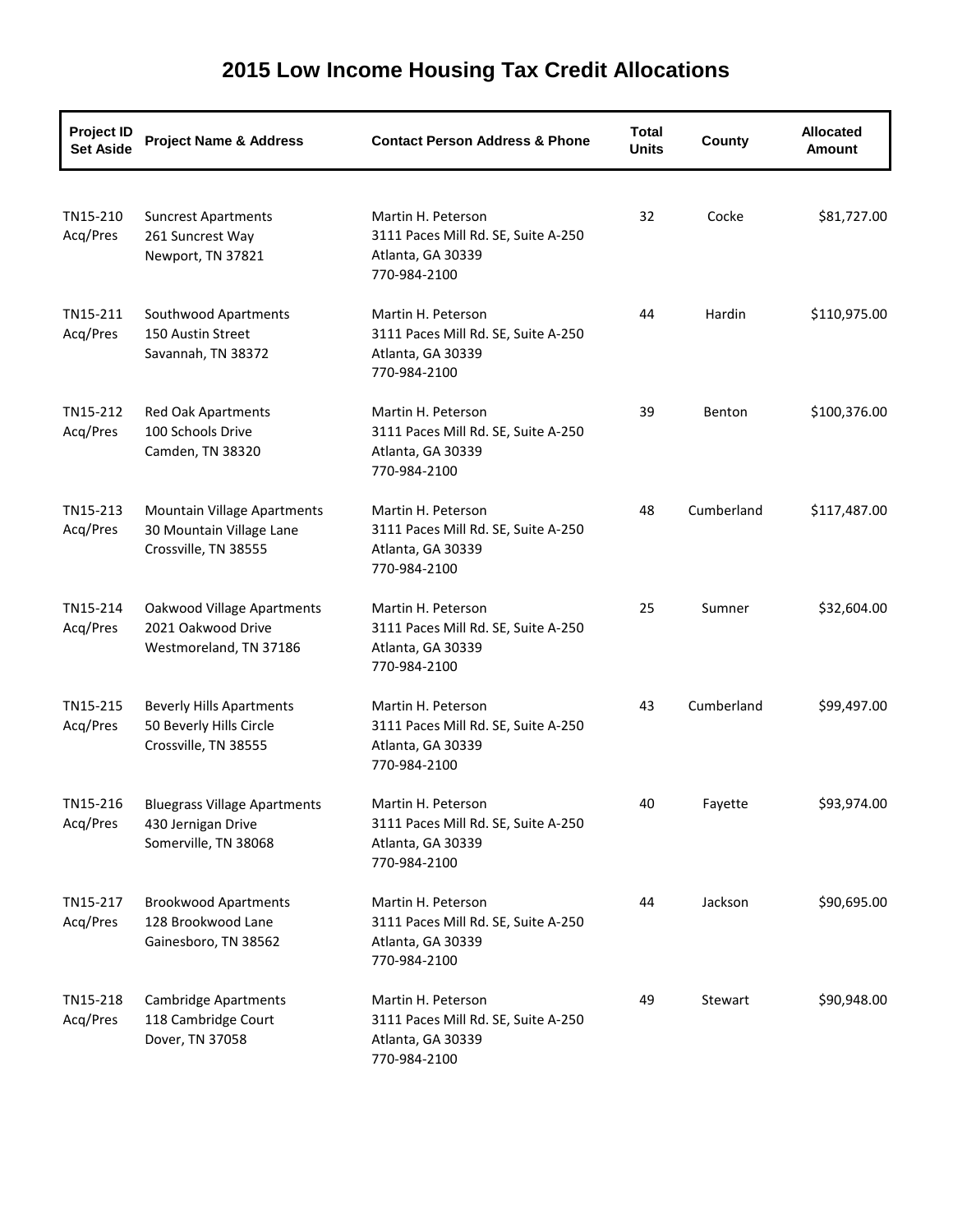#### **Project ID Set Aside Project Name & Address Contact Person Address & Phone Total Units County Allocated Amount** TN15-219 Cherokee Square Apartments Martin H. Peterson 31 Hawkins \$73,885.00 Acq/Pres 2013 Brown Drive 3111 Paces Mill Rd. SE, Suite A-250 Rogersville, TN 37857 Atlanta, GA 30339 770-984-2100 TN15-220 Cedars Apartments Martin H. Peterson 41 Union \$110,215.00 Acq/Pres 264 Main Street 3111 Paces Mill Rd. SE, Suite A-250 Maynardville, TN 37807 Atlanta, GA 30339 770-984-2100 TN15-221 Fentress Oaks Apartments Martin H. Peterson 32 Fentress \$73,421.00 Acq/Pres 428 Lawson Street 3111 Paces Mill Rd. SE, Suite A-250 Jamestown, TN 38556 Atlanta, GA 30339 770-984-2100 TN15-222 Clearview Apartments Martin H. Peterson 48 Sumner \$89,090.00 Acq/Pres 3318 Highway 31 West 3111 Paces Mill Rd. SE, Suite A-250 White House, TN 37188 Atlanta, GA 30339 770-984-2100 TN15-223 Creekwood Apartments Martin H. Peterson 32 Smith \$70,616.00 Acq/Pres 115 Bradford Place 3111 Paces Mill Rd. SE, Suite A-250 Carthage, TN 37030 Atlanta, GA 30339 770-984-2100 TN15-224 Biltmore Place Apartments Robert S. King 176 Davidson \$512,291.00 Acq/Pres 830 Glastonbury Road 144 2nd Avenue North, Suite 400 Nashville, TN 37212 Nashville, TN 37201 615-620-6263 TN15-225 Ridgetop at Athens Apartments Robert S. King 96 McMinn \$159,622.00 Acq/Pres 2009 Layman Road 144 2nd Avenue North, Suite 400 Athens, TN 37303 Nashville, TN 37201 615-620-6263 TN15-226 Imperial Garden Apartments W. Carr Hagan, III 300 Rutherford \$1,285,281.00 Acq/Pres 1 Imperial Blvd. 6900 South Gay Street, Suite 2000 Smyrna, TN 37167 Knoxville, TN 37902 865-549-7448 TN15-227 Pinnacle Park Apartments W. Carr Hagan, III 200 Knox \$819,725.00 Acq/Pres 320 Hall of Fame Drive 900 South Gay Street, Suite 2000 Knoxville, TN 37915 Knoxville, TN 37902 865-549-7448